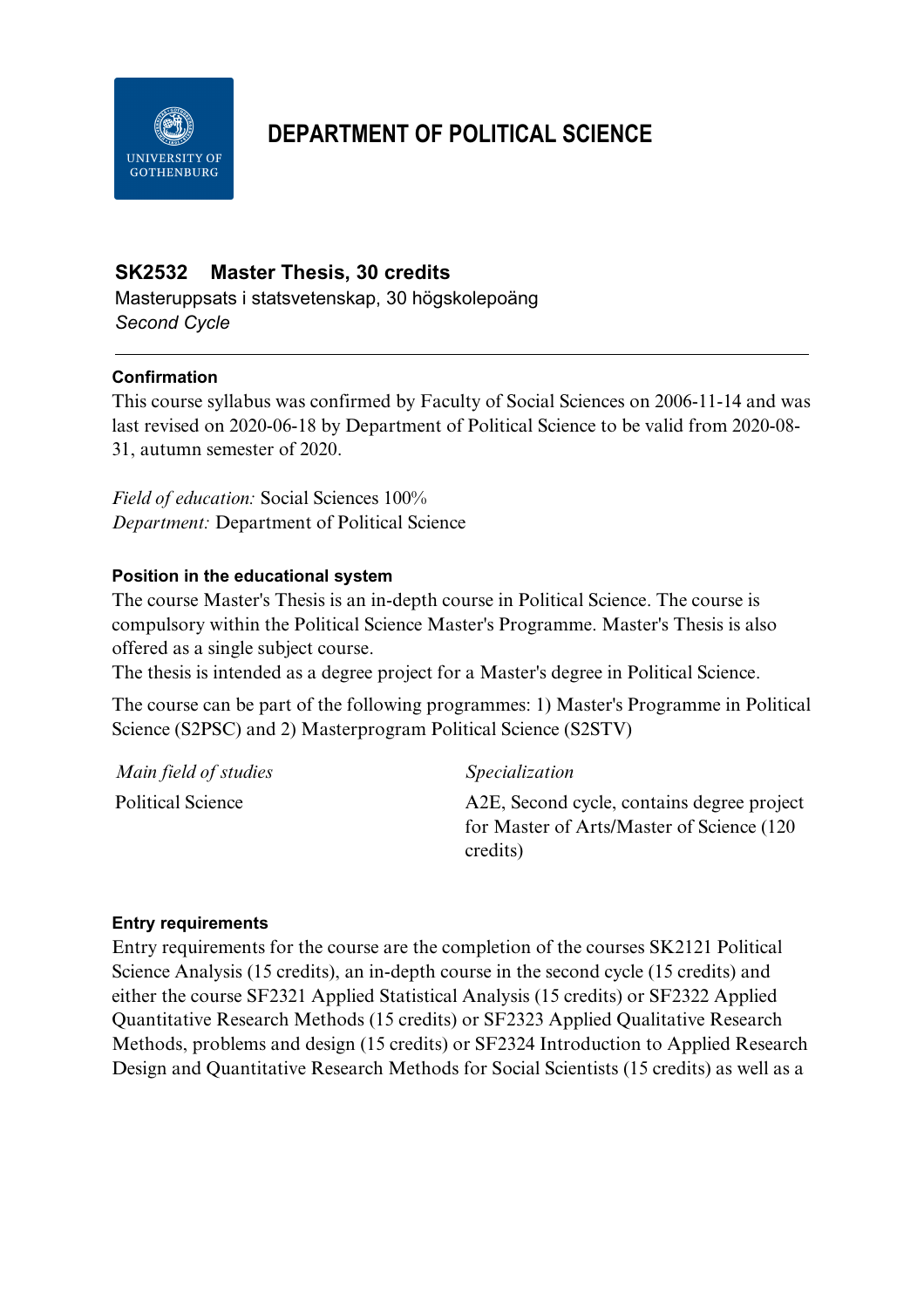Bachelor's degree. Applicants must prove their knowledge of English: English 6/English B from Swedish Upper Secondary School or the equivalent level of an internationally recognized test, for example TOEFL, IELTS, or equivalent.

#### **Learning outcomes**

On successful completion of the course the student will be able to:

## *Knowledge and understanding*

• Independently and in depth be able to apply scientific theoretical perspectives and methods in order to complete an original research project relevant to the discipline Political Science.

## *Competence and skills*

- Formulate and delimit a scientific question of relevance to the discipline Political Science which demonstrates a creative and analytic ability.
- Select an appropriate methodological approach to answer a specific scientific question.
- Systematically gather and compile empirical data and/or evaluate existing empirical data, sources or secondary literature.
- To, within given time limits, produce a written report and orally present and defend the scientific body of work.
- To, within given time limits, prepare for and publicly discuss and examine another student's degree project as well as participate in discussions regarding other students' degree projects.
- Independently produce text in accordance with good academic practice, including proper citation technique and use of references.
- Communicate clearly and proficiently in English both orally and in writing.

## *Judgement and approach*

- To assess ethical issues related to the research and in seminars actively contribute to scientific discussions.
- Independently, systematically and pedagogically, critique and evaluate the reliability of conclusions and findings of academic research and evaluations.

## **Course content**

During this course you will learn to write and defend an independent, in-depth scientific thesis. You will learn how to plan, carry out and present scientific research which incorporates all stages of the scientific process: from problem formulation to theory, scientific questions of relevance, method, presentation and conclusions. You will defend your conclusions, using scientific arguments, at a mandatory oral seminar, where you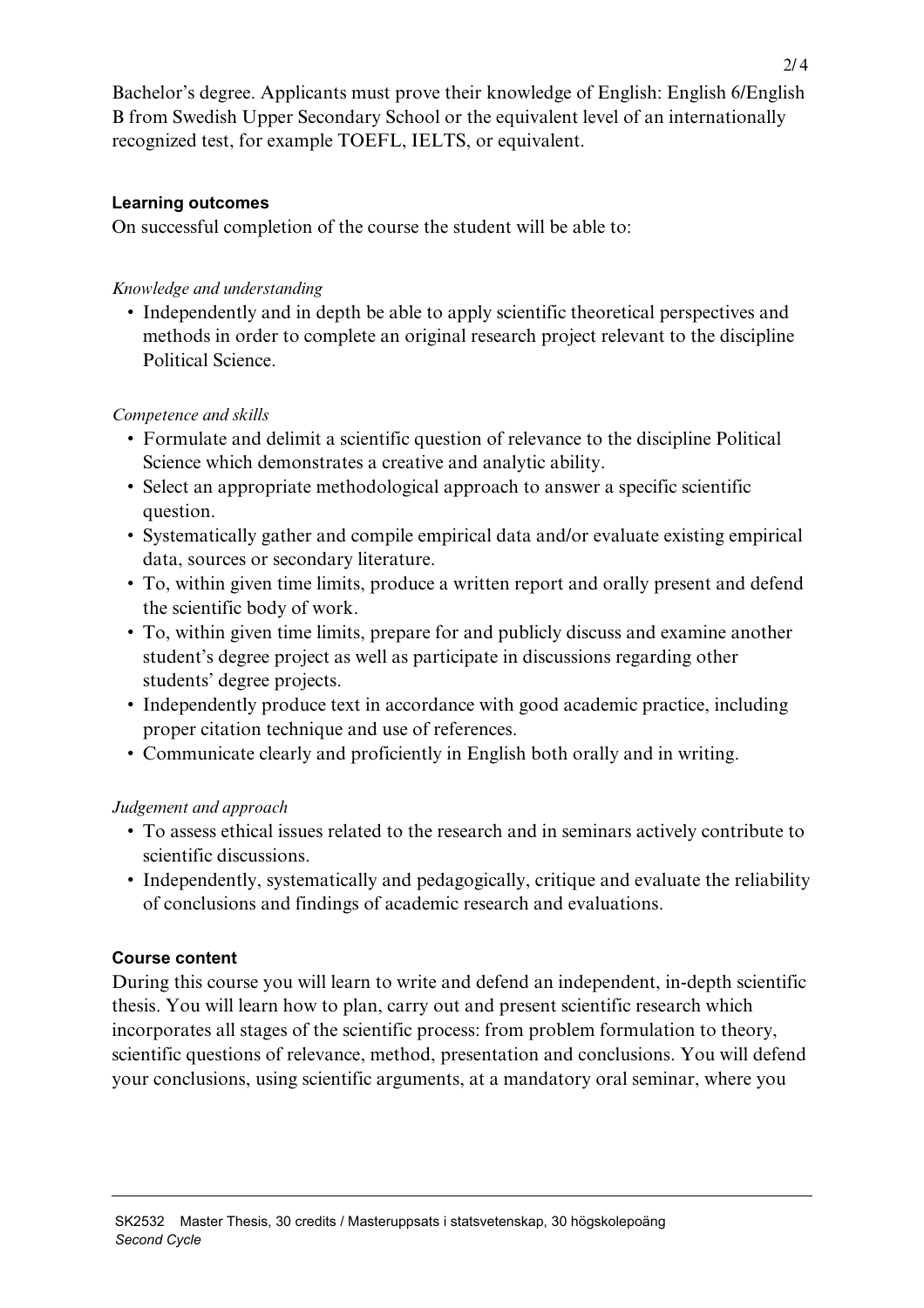will also critically, constructively and pedagogically examine others theses in the same scientific manner. You should display a critical and scientific approach, in all these elements, as well as use clear, precise and expressive language when making your arguments. Teaching consists principally of tutorials led by experienced researchers.

#### **Form of teaching**

To achieve course learning outcomes the course is on one part comprised of individual supervision and feedback and on the other part a series of lectures and seminars where all students are expected to contribute with their own projects and ideas as well as give each other constructive feedback and critique.

*Language of instruction:* English

## **Assessment**

Progress on the learning outcomes will be evaluated through the Master's thesis as well as performance at the final seminar, in which students present and defend their own work, and thoroughly and constructively evaluate and comment on another student's thesis. In addition to this the student is expected to participate actively in the discussions and evaluation of other students' theses.

Students can be asked to re-work graded assignments and re-submit them. If the student does not re-submit the reworked assignment on time, the student will be failed on the assignment.

In addition to the ordinary examination occasion, there will be a renewed examination date at the middle and end of each semester, if needed.

A student who has taken two exams in a course or part of a course without obtaining a pass grade is entitled to the nomination of another examiner. The student needs to contact the department for a new examiner, preferably in writing, and this should be approved by the department unless there are special reasons to the contrary (Chapter 6 Section 22 of the Higher Education Ordinance).

If a student has received a recommendation from the University of Gothenburg for special educational support, where it is compatible with the learning outcomes of the course and provided that no unreasonable resources are required, the examiner may decide to allow the student to sit an adjusted exam or alternative form of assessment.

At least five occasions shall be offered the students to pass a course or part of a course (Chapter 6, Section 21 of Higher Education Ordinance).

In the event that a course has ceased or undergone major changes, students are to be guaranteed at least three examination sessions (including the ordinary examination session) over a period of at least one year, but no more than two years, after the course